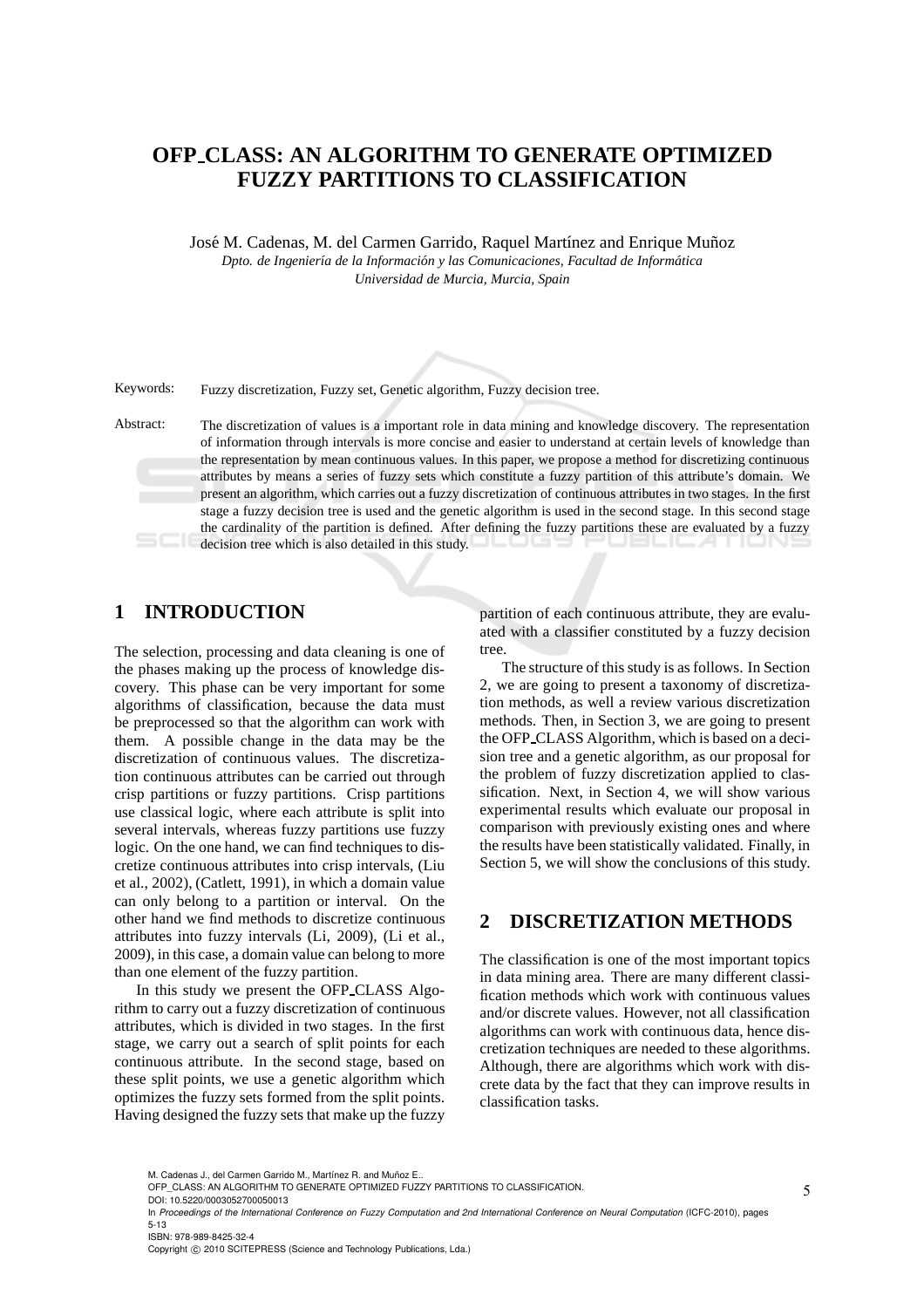When a discretization process is to be developed, four iterative stages must be carried out, (Liu et al., 2002):

- 1. The values in the database of the continuous attributes to be discretized are ordered.
- 2. The best split point for partitioning attribute domains in the case of top-down methods is found, or the best combination of adjacent partitions for bottom-up methods is found.
- 3. If the method is top-down, once the best split point is found, the domain of each attribute is divided into two partitions, and when the method is bottom-up, both partitions are merged.
- 4. Finally, we check whether the stopping criterion is fulfilled, and if so the process is terminated.

In this general discretization process we have differentiated between top-down and bottom-up algorithms. However, there are more complex taxonomies for the different methods of discretization such as that presented in (Liu et al., 2002) and which are shown here:

- **Supervised or non-supervised.** Non-supervised methods are those based solely on continuous attribute value in order to carry out discretization, whereas supervised ones use class value to discretize continuous attributes, so that they are more or less uniform with regard to class value.
- Static or dynamic. In both types of methods it is necessary to define a maximum number of intervals and they differ in that static methods seek to divide each attribute in partitions sequentially, whereas dynamic ones discretize domains by dividing all the attributes into intervals simultaneously.
- **Local or Global.** Local methods of discretization are those which use algorithms such as C4.5 or its successor C5.0, (Quilan, 1993), and they are only applied to specific regions in the database. On the other hand, global methods are based on the whole database to carry out discretization.
- **Top-down or Bottom-up.** Top-down methods begin with an empty list of split points and add them as the discretization process finds intervals. On the other hand, bottom-up methods begin with a list full of split points and eliminate points during the discretization process.
- **Direct or Incremental.** Direct methods divide the dataset directly into *k* intervals. Therefore they need an external input determined by the user to indicate the number of intervals. Incrememental methods begin with a simple discretization and

undergo an improvement process. For this reason they need a criterion to indicate when to stop discretizing.

In addition to the taxonomy exposed, from another viewpoint we consider discretization methods can also be classified according to the type of partitions constructed, crisp or fuzzy partitions.

Thus, in the literature we find some algorithms that generate crisp partitions. Among these, in (Holte, 1993) describes a method that performs crisp intervals taken as a measure the amplitude or frequency, which need to fix a *k* number of intervals. Also, (Holte, 1993) describes other method, called R1, which needs to have a fixed number of *k* intervals, but in this case, the measure which used is the class label. Another method that constructs crisp partitions, D2, is described in (Catlett, 1991), where the measure used is entropy.

On the other hand, we find methods which discretize continuous values in fuzzy partitions, in this case, these methods use decision trees, clustering algorithms, genetic algorithms, etc. So, in (Kbir et al., 2000) a hierarchical fuzzy partition based on 2|*A*<sup>|</sup> -tree decomposition is carried out, where |*A*| is the number of attributes in the system. This decomposition is controlled by the degree of certainty of the rules generated for each fuzzy subspace and the deeper hierarchical level allowed. The fuzzy partitions formed for each domain are symmetric and triangular. Furthermore, one of the most widely used algorithms for fuzzy clustering is fuzzy c-means (FCM) (Bezdek, 1981). The algorithm assigns a set of examples, characterized by their respective attributes, to a set number of classes or clusters. Some methods developed for fuzzy partitioning start from the FCM algorithm and add some extension or heuristic to carry out an optimization in the partitions. We can find some examples in (Li, 2009), (Li et al., 2009). Also, a method that constructs fuzzy partition using a genetic algorithm is proposed in (Piero et al., 2003), where fuzzy partitions are obtained through beta and triangular functions. The construction process of fuzzy partitions is divided into two stages. In the first stage, fuzzy partitions with beta (Cox et al., 1998) or triangular functions are constructed; and in the second stage these partitions are adjusted with a genetic algorithm.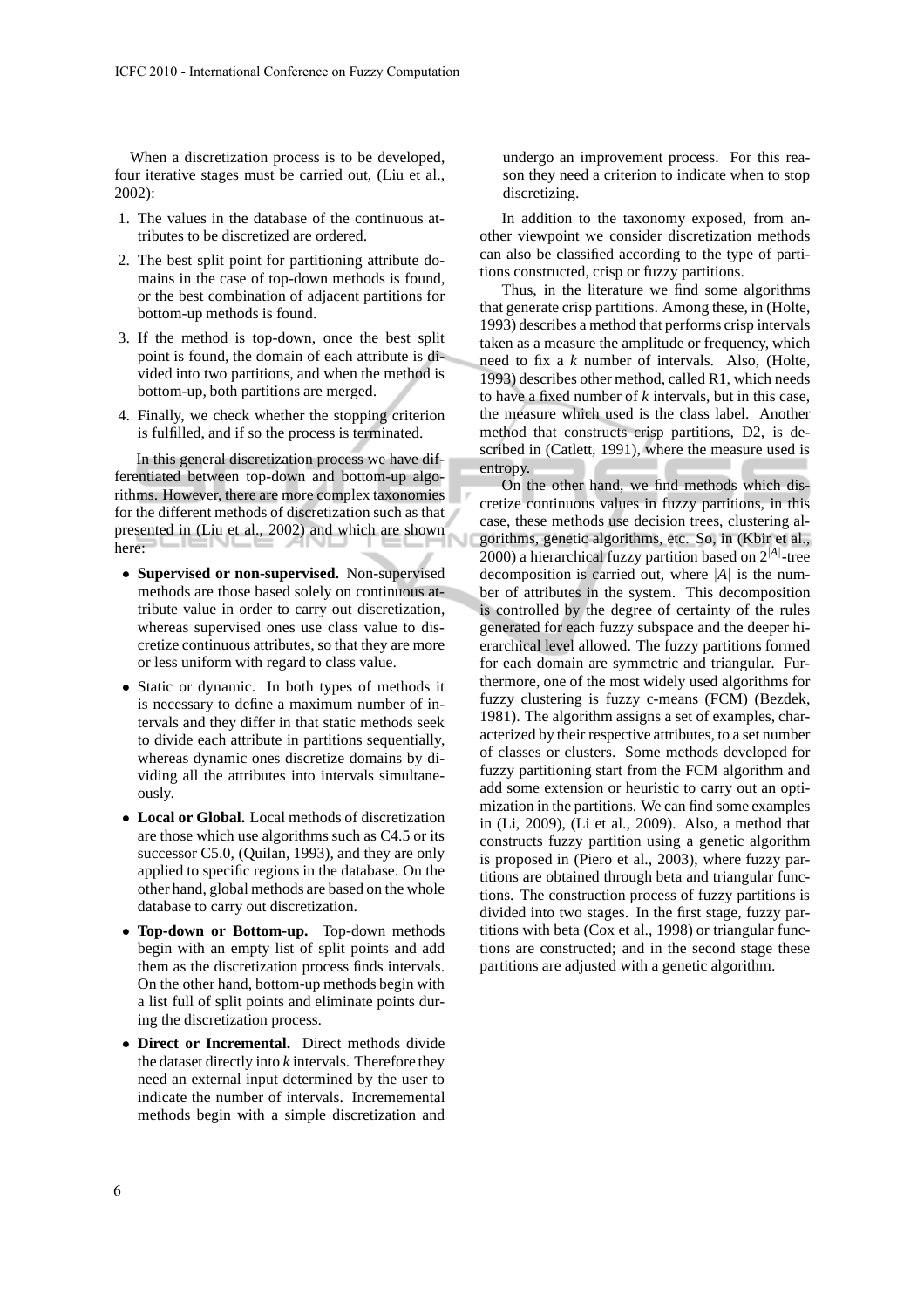## **3 OFP CLASS: AN ALGORITHM TO GENERATE OPTIMIZED FUZZY PARTITIONS TO CLASSIFICATION**

In this section, the OFP CLASS Algorithm we propose for discretizing continuous attributes by means of fuzzy partitions is presented and it is may be catalogued as supervised and local. The OFP CLASS Algorithm is made up of two stage. In the first stage, crisp intervals are defined for each attribute. In the second stage, these intervals obtained are used to form an optimal fuzzy partition for classification using a genetic algorithm, but not all the crisp intervals obtained are used, because the genetic algorithm is who determines which intervals are the best. The partition obtained for each attribute guarantees the:

- Completeness (no point in the domain is outside the fuzzy partition), and
- Strong fuzzy partition (it verifies that  $\forall x \in \Omega_i$ ,  $\sum_{f=1}^{F_i} \mu_{B_f}(x) = 1$ , where  $B_1, ..., B_{F_i}$  are the  $F_i$  fuzzy sets for the partition corresponding to the *i* continuous attribute with  $Ω<sub>i</sub>$  domain).

The domain of each *i* continuous attribute is partitioned in trapezoidal fuzzy sets,  $B_1, B_2, \ldots, B_{F_i}$ , so that:

$$
\mu_{B_1}(x) = \begin{cases}\n1 & b_{11} \le x \le b_{12} \\
\frac{(b_{13} - x)}{(b_{13} - b_{12})} & b_{12} \le x \le b_{13} \\
0 & b_{13} \le x\n\end{cases}
$$
;  
\n
$$
\mu_{B_2}(x) = \begin{cases}\n0 & x \le b_{12} \\
\frac{(x - b_{12})}{(b_{13} - b_{12})} & b_{12} \le x \le b_{13} \\
1 & b_{13} \le x \le b_{23} \\
\frac{(b_{24} - x)}{(b_{24} - b_{23})} & b_{23} \le x \le b_{24} \\
0 & b_{24} \le x\n\end{cases}
$$

$$
\mu_{B_{F_i}}(x) = \begin{cases}\n0 & x \le b_{(F_i-1)3} \\
\frac{(x - b_{(F_i-1)3})}{(b_{(F_i-1)4} - b_{(F_i-1)3})} & b_{(F_i-1)3} \le x \le b_{(F_i-1)4} \\
1 & b_{F_i3} \le x\n\end{cases}
$$

Before going into a detailed description of OFP CLASS Algorithm, we are going to introduce the nomenclature we are going to use throughout the section and then we will present the fuzzy decision tree to be used in the evaluation of the fuzzy partitions generated and which, with some modification, is used in the first stage of OFP CLASS Algorithm.

### **3.1 Nomenclature and Basic Expressions**

- *N*: Node which is being explored at any given moment.
- *C*: Set of classes or possible values of the decision attribute. |*C*| denotes the *C* set cardinal.
- *E*: Set of examples from the dataset.|*E*| denotes the number of examples from the dataset.
- *e<sup>j</sup>* : *j*-th example from the dataset.
- *A*: Set of attributes which describe an example from the dataset. |*A*| denotes the number of attributes that describe an example.
- $G_i^N$ : information gain when node *N* is divided by attribute *i*.

$$
G_i^N = I^N - I^{S_{V_i}^N} \tag{1}
$$

where:

VOI

- **–** *I <sup>N</sup>*: Standard information associated with node *N*. This information is calculated as follows:
- 1. For each class  $k = 1, ..., |C|$ , the value  $P_k^N$ , which is the number of examples in node *N* belonging to class *k* is calculated:

$$
P_k^N = \sum_{j=1}^{|E|} \chi_N(e_j) \cdot \mu_k(e_j) \tag{2}
$$

where:

- $\cdot$   $\chi_N(e_i)$  the degree of belonging of example *ej* to node *N*.
- $\cdot$   $\mu_k(e_i)$  is the degree of belonging of example *ej* to class *k*.
- 2.  $P^N$ , which is the total number of examples in node *N*, is calculated.

$$
P^N = \sum_{k=1}^{|C|} P_k^N
$$

3. Standard information is calculated as:

$$
I^N = -\sum_{k=1}^{|C|} \frac{P_k^N}{P^N} \cdot \log \frac{P_k^N}{P^N}
$$

 $I = I^{S_{V_i}^N}$  is the product of three factors and represents standard information obtained by dividing node *N* using attribute *i* adjusted to the existence of missing values in this attribute.

$$
I^{S_{V_i}^N} = I_1^{S_{V_i}^N} \cdot I_2^{S_{V_i}^N} \cdot I_3^{S_{V_i}^N}
$$

where: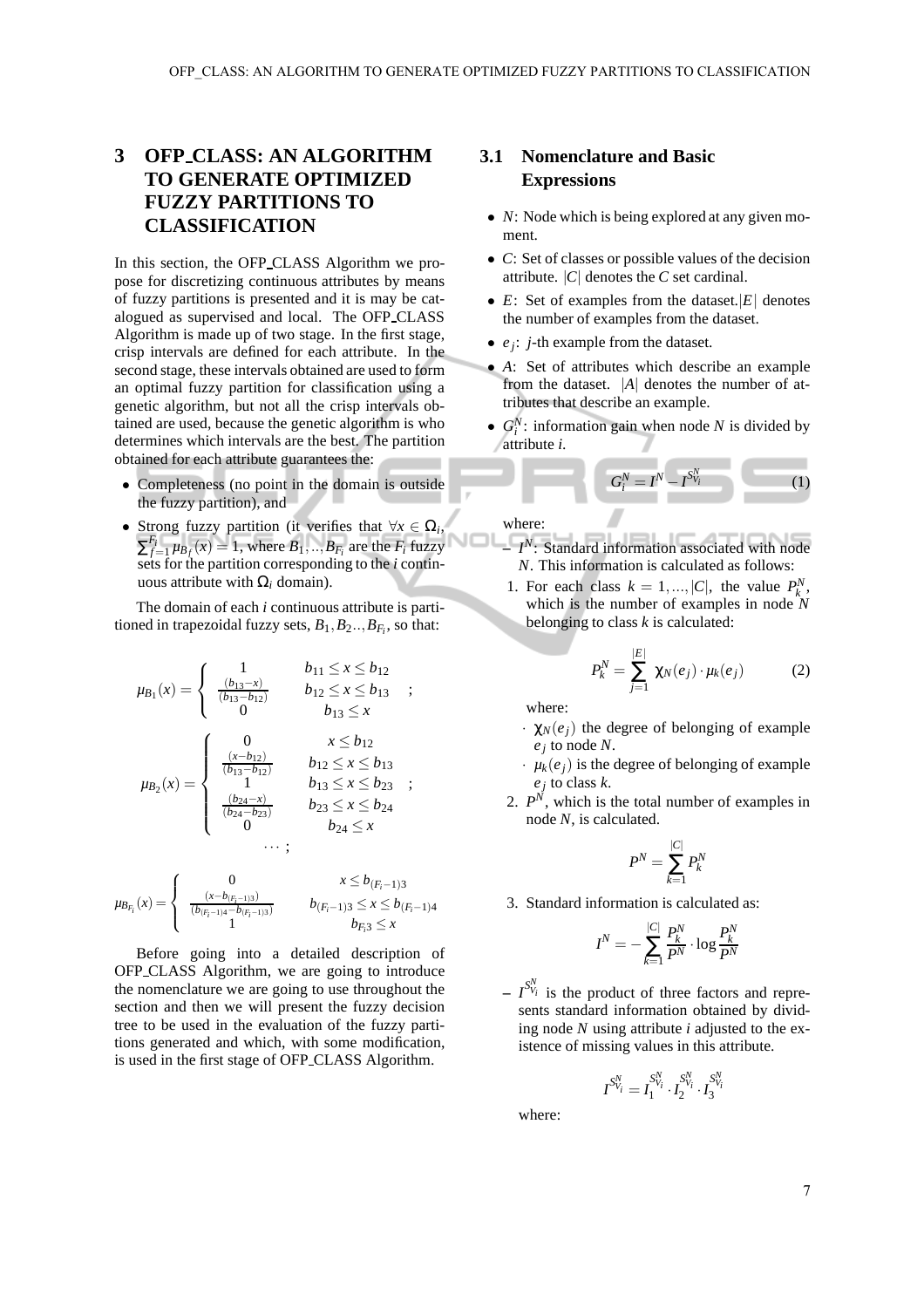- $\times I_1^{S_{V_i}^N} = 1 \frac{P^{N_{m_i}}}{P^N}$ , where  $P^{N_{m_i}}$  is the weight of the examples in node *N* with missing value in attribute *i*.
- $\ast$   $I_2^{S_{V_i}^N} = \frac{1}{\sqrt{H_i}}$  $\frac{1}{\sum_{h=1}^{H_i} P^{N_h}}$ ,  $H_i$  being the number of descendants associated with node  $N$  when we divide this node by attribute *i* and  $P^{N_h}$  the weight of the examples associated with each one of the descendants.
- $\frac{1}{2} \sum_{j=1}^{N_i} P^{N_h} \cdot I^{N_h} \cdot I^{N_h}$  being the standard information of each descendant *h* of node *N*.

#### **3.2 A Fuzzy Decision Tree**

In this section, we describe the fuzzy decision tree that we will use as a classifier to evaluate fuzzy partitions generated and whose basic algorithm will be modified for the first stage of the OFP CLASS Algorithm, as we will see later.

The set of examples E out of which the tree is constructed is made up of examples described by attributes which may be nominal, discrete and continuous, and where there will be at least one nominal or discrete attribute which will act as a class attribute. The algorithm by means of which we construct the fuzzy decision tree is based on the ID3 algorithm, where all the continuous attributes have been discretized by means of a series of fuzzy sets.

An initial value equal to 1 ( $\chi_{root}(e_i) = 1$ ) is assigned to each example  $e_i$  used in the tree learning, indicating that initially the example is only in the root node of the tree. This value will continue to be 1 as long as the example  $e_j$  does not belong to more than one node during the tree construction process. In a classical tree, an example can only belong to one node at each moment, so its initial value (if it exists) is not modified throughout the construction process. In the case of a fuzzy tree, this value is modified in two situations:

- When the example  $e_j$  has a missing value in an attribute *i* which is used as a test in a node *N*. In this case, the example descends to each child node  $N_h$ ,  $h = 1, ..., H_i$  with a modified value as  $\chi_{N_h}(e_j) = \chi_N(e_j) \cdot \frac{1}{H_i}.$
- According to *ej*'s degree of belonging to different fuzzy partition sets when the test of a node *N* is based on attribute *i* which is continuous. In this case, the example descends to those child nodes to which the example belongs with a degree greater than 0 ( $\mu_{B_f}(e_j) > 0; f = 1, ..., F_i$ ). Because of the characteristics of the partitions we use, the example may descend to two child

nodes at most. In this case,  $\chi_{N_h}(e_j) = \chi_N(e_j)$ .  $\mu_{B_f}(e_j)$ ;  $\forall f | \mu_{B_f}(e_j) > 0$ ;  $h = f$ .

We can say that the  $\chi_N(e_i)$  value indicates the degree with which the example fulfills the conditions that lead to node *N* on the tree.

The stopping condition is defined by the first condition reached out of the following: (a) pure node, (b) there aren't any more attributes to select, (c) reaching the minimum number of examples allowed in a node. Having constructed the fuzzy tree, we use it to infer an unknown class of a new example:

Given the example *e* to be classified with the initial value  $\chi_{root}(e) = 1$ , go through the tree from the root node. After obtain the leaf set reached by *e*. For each leaf reached by *e*, calculate the support for each class. The support for a class on a given leaf *N* is obtained according to the expression (2). Finally, obtain the tree's decision, *c*, from the information provided by the leaf set reached and the value χ with which example *e* activates each one of the leaves reached.

In the following sections we describe the stages which comprise the Algorithm of discretization OFP CLASS.

### **3.3 First Stage: Looking for Crisp Intervals**

In this stage, a fuzzy decision tree is constructed whose basic process is that described in subsection 3.2, except that now a procedure based on priority tails is added and there are continuous attributes that have not been discretized. The discretization of these attributes is precisely the aim of this first stage.

To deal with non-discretized continuous attributes, the algorithm follows the basic process in C4.5. The thresholds selected in each node of the tree for these attributes will be the split points that delimit the intervals. Thus, the algorithm that constitutes this first stage is based on a fuzzy decision tree that allows nominal attributes, continuous attributes discretized by means of a fuzzy partition, non-discretized continuous attributes, and furthermore it allows the existence of missing values in all of them. Algorithm 1 describes the whole process.

### **3.4 Second Stage: Constructing and Optimizing Fuzzy Partitions**

Genetic algorithms are very powerful and very robust, as in most cases they can successfully deal with an infinity of problems from very diverse areas. These algorithms are normally used in problems without specialized techniques or even in those problems where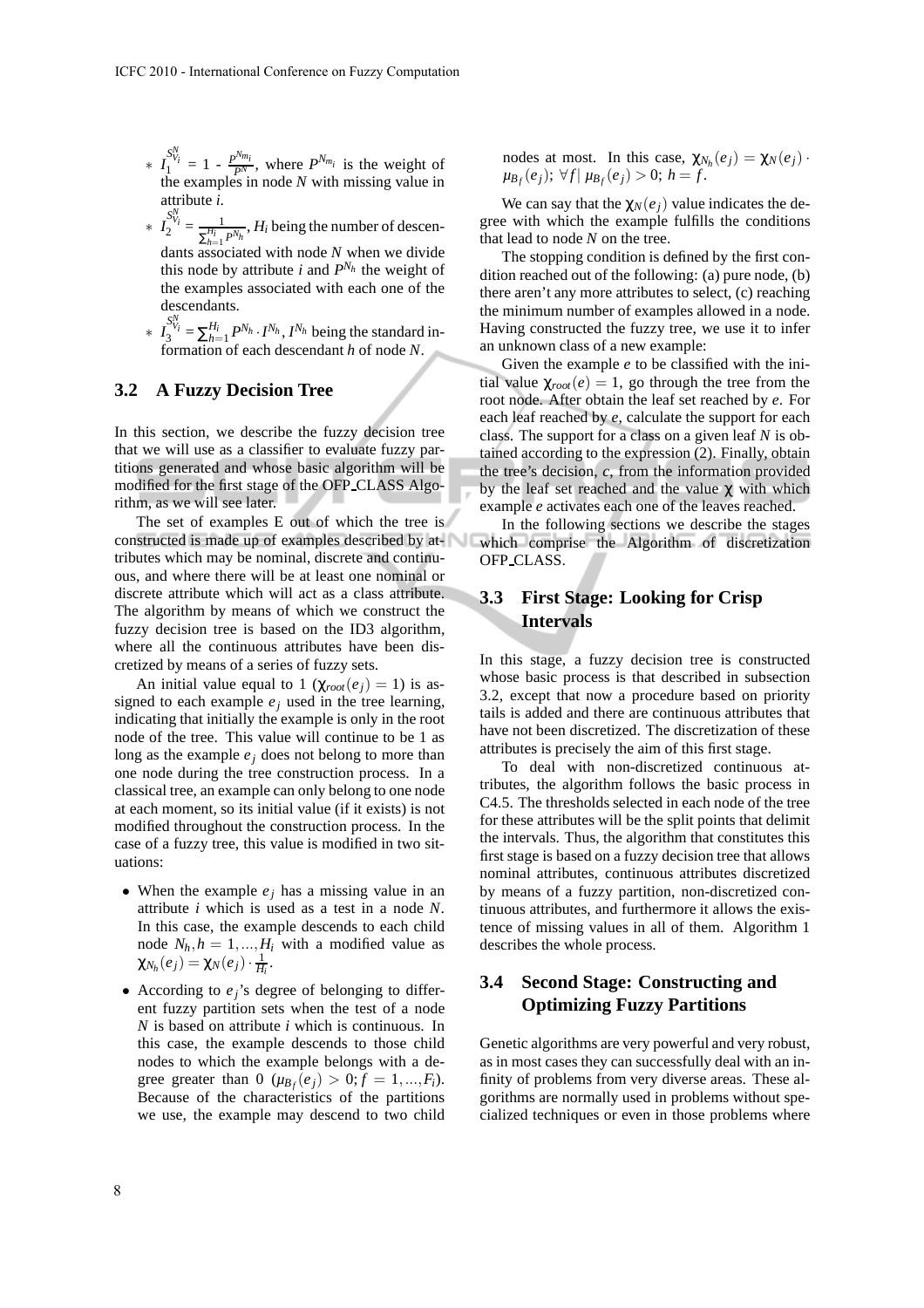| Algorithm 1: Search of crisp intervals |  |  |  |  |  |  |
|----------------------------------------|--|--|--|--|--|--|
|----------------------------------------|--|--|--|--|--|--|

**SearchCrispIntervals(***in* : *E*, *Fuzzy Partition*; *out* : *Split points***)**

**begin**

- 1. Start at the root node, which is placed in the initially empty priority tail. Initially, the root node is found in the set of examples *E* with an initial weight of 1. The tail is a priority tail, ordered from higher to lower according to the total weight of the examples of nodes that form the tail. Thus the domain is guaranteed to partition according to the most relevant attributes.
- 2. Extract the first node from the priority tail.
- 3. Select the best attribute to divide this node using information gain expressed in (1) as the criterion. We can find two cases. The first case is where the attribute with the highest information gain is already discretized, either because it is nominal, or else because it had already been discretized earlier by the *Fuzzy Partition*. The second case arises when the attribute is continuous and nondiscretized, in which case it is necessary to obtain the corresponding split points.
	- (a) If the attribute is already discretized, node *N* is expanded into as many children as possible values the selected attribute may have. In this case, the tree's behaviour is similar to that described in the Subsection 3.2.
- (b) If the continuous attribute is not previously discretized, its possible descendants are obtained. To do this, as in C4.5, the examples are ordered according to the value of the attribute in question and the intermediate value between the value of the attribute for example  $e_j$  and for example  $e_{i+1}$  is obtained. The value obtained will be that which provides two descendants for the node and to which the criterion of information gain is applied. This is repeated for each pair of consecutive values of the attribute, searching for the value that yields the greatest information gain. The value that yields the greatest information gain will be the one used to divide the node and will be considered as a split point for the discretization of this attribute.
- 4. Having selected the attribute to expand node *N*, all the descendants generated are introduced in the tail according to the established order.
- 5. Go back to step two to continue constructing the tree until there are not nodes in the priority tail or until another stopping condition occurs, such as reaching nodes with a minimum number of examples allowed by the algorithm.

a technique does exist, but is combined with a genetic algorithm to obtain hybrid algorithms that improve results (Cox, 2005).

In this second stage of the OFP CLASS Algorithm, we are going to use a genetic algorithm to obtain the fuzzy sets that make up the partitioning of continuous attributes of the problem. Given the  $F_i - 1$  split points of attribute *i* obtained in the prior stage, we can define a maximum of  $F_i$  fuzzy sets that perform up the partition of *i*. The definition of the different elements that make up this genetic algorithm is as follows:

**Encoding.** An individual will consist of two array  $v_1$  and  $v_2$ . The array  $v_1$  has a real coding and its size will be the sum of the number of split points that the fuzzy tree will have provided for each attribute in the first stage. Each gene in array  $v_1$  represents the quantity to be added to and subtracted from each attribute's split point to form the partition fuzzy. On the other hand, the array  $v_2$  has a binary coding and its size is the same that the array  $v_1$ . Each gene in array  $v_2$  indicates whether the corresponding gene or split point of  $v_1$  is active or not. The array  $v_2$  will change the domain of each gene in array  $v_1$ . The domain of each gene in array  $v_1$  is an interval defined by  $[0, min(\frac{p_r-p_{r-1}}{2}, \frac{p_{r+1}-p_r}{2})]$  where  $p_r$  is the *r*-th split point of attribute *i* represented by this gene except in the first  $(p_1)$  and last  $(p_u)$  split point of each attribute whose domains are, respectively:  $[0, min(p_1, \frac{p_2-p_1}{2}]$ and  $[0, min(\frac{p_u-p_{u-1}}{2}, 1-p_u].$ 

When  $\hat{F}_i = \hat{2}$ , the domain of the single split point is defined by  $[0, min(p_1, 1-p_1)]$ . The population size will be 100 individuals.

**Initialization.** First the array  $v_2$  in each individual is randomly initialized, provided that the genes of the array are not all zero value, since all the split points would be deactivated and attributes would not be discretized. Once initialized the array  $v_2$ , the domain of each gene in array  $v_1$  is calculated, considering what points are active and which not. After calculating the domain of each gene of the array  $v_1$ , each gene is randomly initialized generating a value within its domain.

**Fitness Function.** The fitness function of each individual is defined according to the information gain defined in (Au et al., 2006). Algorithm 2 implements the fitness function, where:

- $\mu_{if}$  is the belonging function corresponding to fuzzy set *f* of attribute *i*.
- $E_k$  is the subset of examples of  $E$  belonging to class *k*.

**end**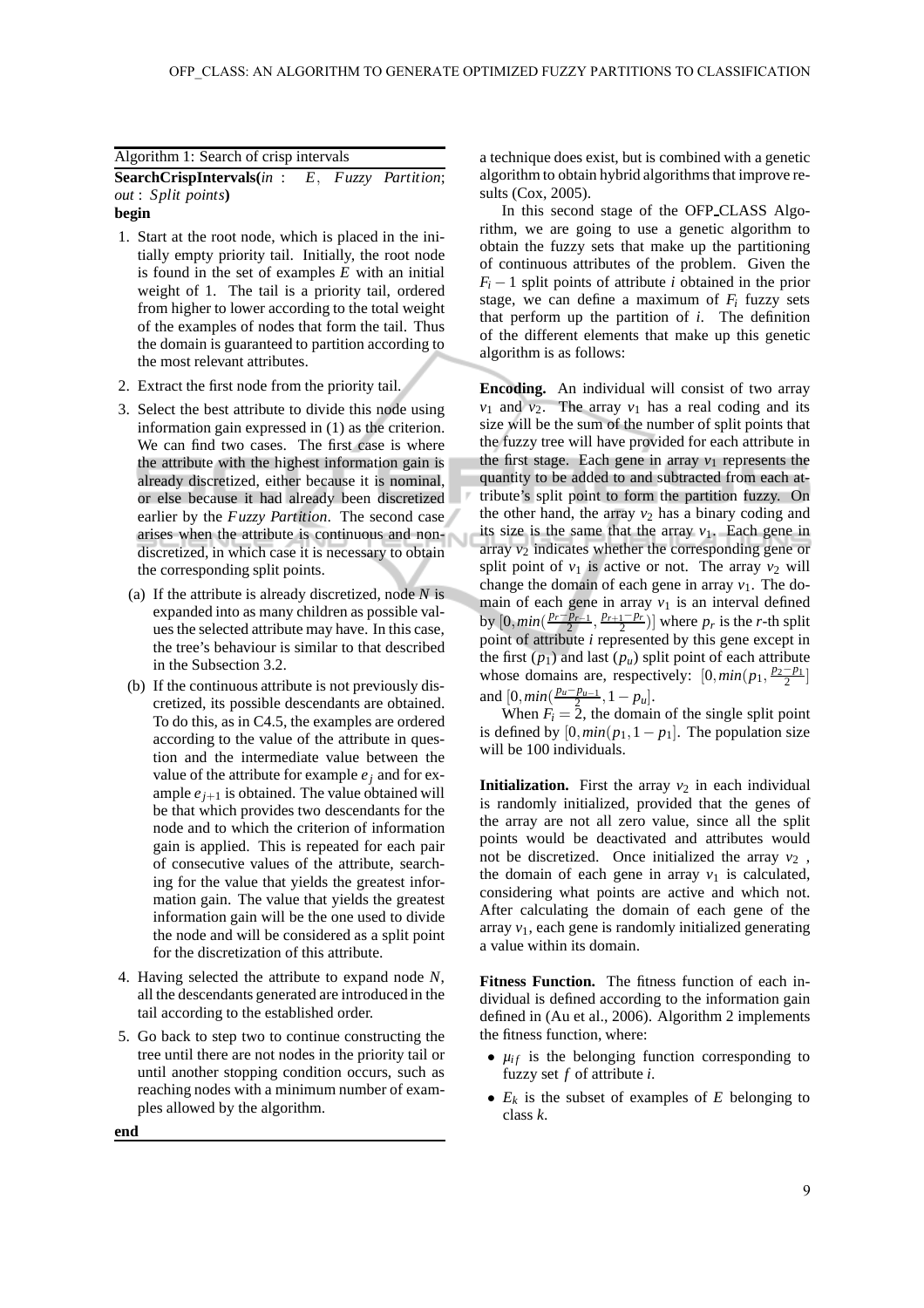This fitness function, based on the information gain, indicates how dependent the attributes are with regard to class, i.e., how discriminatory each attribute's partitions are. If the fitness we obtain for each individual is close to zero, it indicates that the attributes are totally independent of the classes, which means that the fuzzy sets obtained do not discriminate classes. On the other hand, as the fitness value moves further away from zero, it indicates that the partitions obtained are more than acceptable and may discriminate classes with good accuracy.

Algorithm 2: Fitness Function.

**Fitness(***in* : *E*, *out* : *ValueFitness*) **begin**

- 1. For each attribute  $i = 1, ..., |A|$ :
- 1.1 For each set  $f = 1, ..., F_i$  of attribute *i* For each class  $k = 1, ..., |C|$  calculate the probability Š **INI**

$$
P_{ijk} = \frac{\Sigma_{e\in E_k} \mu_{if}(e)}{\Sigma_{e\in E} \mu_{if}(e)}
$$

1.2 For each class  $k = 1, ..., |C|$  calculate the probability

$$
P_{ik} = \sum_{f=1}^{F_i} P_{ifk}
$$

1.3 For each  $f = 1, ..., F_i$  calculate the probability

$$
P_{if} = \Sigma_{k=1}^{|C|} P_{ifk}
$$

1.4 For each  $f = 1, ..., F_i$  calculate the information gain of attribute *i* and set *f*

$$
I_{if} = \sum_{k=1}^{|C|} P_{ifk} \cdot \log_2 \frac{P_{ifk}}{P_{ik} \cdot P_{if}}
$$

1.5 For each  $f = 1, ..., F_i$  calculate the entropy

$$
H_{if} = -\Sigma_{k=1}^{|C|} P_{ifk} \cdot \log_2 P_{ifk}
$$

1.6 Calculate the *I* and *H* total of attribute *i*

$$
I_i = \sum_{f=1}^{F_i} I_{if} \quad \text{and} \quad H_i = \sum_{f=1}^{F_i} H_{if}
$$

2. Calculate the fitness as :

$$
ValueFitness = \frac{\sum_{i=1}^{|A|} I_i}{\sum_{i=1}^{|A|} H_i}
$$

**end**

**Selection.** Individual selection is by means of tournament, taking subsets with size 2.

**Crossing.** The crossing operator is applied with a

probability of 0.3, crossing two individuals through a single point, which may be any one of the positions on the vector. Not all crossings are valid, since one of the restrictions imposed on an individual is that the array  $v_2$  should not has all its genes to zero. When crossing two individuals and this situation occurs, the crossing is invalid, and individuals remain in the population without interbreeding. If instead the crossing is valid, the domain for each gene of array  $v_1$  is updated in individuals generated.

**Mutation.** Mutation is carried out according to a certain probability at interval [0.01,0.1], changing the value of one gene to any other in the possible domain. First, the gene of the array  $v_2$  is mutated and then checked that there are still genes with value 1 in  $v_2$ . In this case, the gene in array  $v_2$  is mutated and, in addition, the domains of this one and its adjacent genes are updated in the vector  $v_1$ . Finally, the mutation in this same gene is carried out in the vector *v*1.

If when a gene is mutated in  $v_2$  all genes are zero, then the mutation process is not produced.

**Stopping.** The stopping condition is determined by the number of generations situated at interval [150,200].

The genetic algorithm should find the best possible solution in order to achieve a more efficient classification. By way of an example, let us suppose that we have a dataset that only consists of three attributes, for which the fuzzy decision tree has indicated 2, 3 and 1 split points for each one respectively and which we show in Table 1.

Table 1: Stage 1 of the OFP CLASS algorithm.

| Attribute $1 \parallel$     | 0.3 <sup>2</sup><br>(0.5) |  |  |
|-----------------------------|---------------------------|--|--|
| Attribute $2 \parallel 0.1$ | 0.4<br>0.8                |  |  |
| Attribute 3                 | 07                        |  |  |

Based on the split points, in the second stage, the genetic algorithm will determine which of them will form the fuzzy partition of each attribute. Following the example, the domains of two possible individuals are showed in the Figure 1, where for each individual, the  $v_2$  array is showed and the array  $v_1$  shows the domain of the genes in which the corresponding gene in the array  $v_2$  is 1. As we have already commented previously, the vector  $v_1$  is made up of a set of values that represent for each attribute and split point what the distance to be added and subtracted to define the straight lines that make up the fuzzy sets. Also, the domain of each gene depends on previous and later active split points.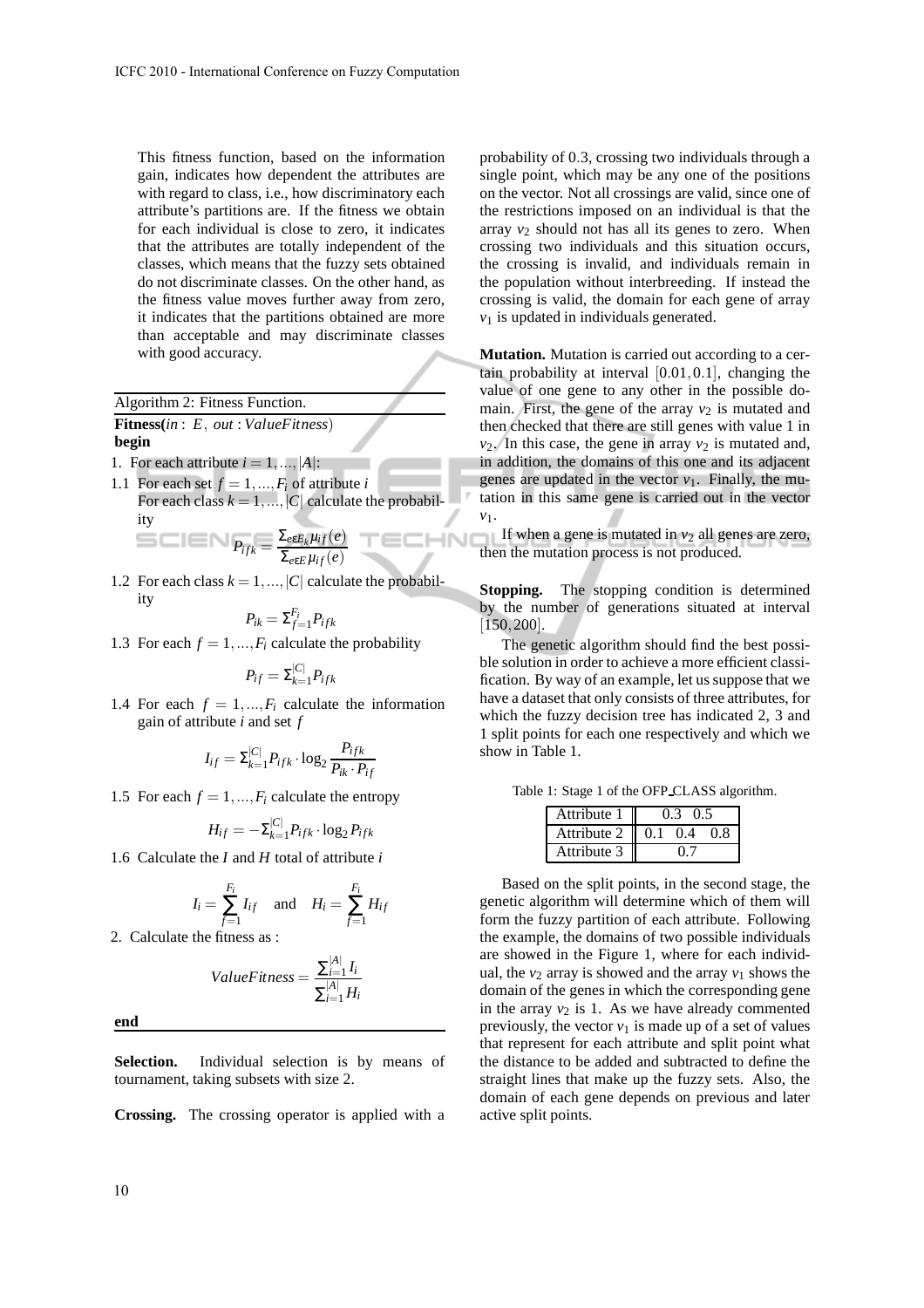

b) Individual 2.

Figure 1: Domains for each gene.

Following with the example given, Figure 2 shows a possible valid crossing at point A. If the crossing is realized at point B instead of A, it would not be valid because the array  $v_2$  would stay with all zero values and all the split points would be deactivated and attributes would not be discretized.



Figure 2: Crossing example allowed.

The mutation can generate invalid individuals too. The Figure 3 shows an example of mutation invalid, because the individual 2, after the crossing, only has one active gene and whether this gene is turned off all genes in array  $v_2$  are zero. If the mutated gene had been any other, the mutation would be valid. An important aspect is that if an inactive gene is mutated, then there are to calculate the domains of the mutated gene and adjacent.



Figure 3: Mutation example not allowed.

If we assume, in the example, that individuals are not changed after the crossing shown in Figure 2 and the algorithm reaches a stopping condition, the algorithm only has discretized the second attribute in the two individuals. Figure 4 shows the discretization that each individual makes the second attribute.



Figure 4: Fuzzy partition of the example.

This example shows that although in the first stage many split points are obtained, the algorithm may only use a subset of these to discretize.

#### **4 EXPERIMENTS**

In this section we show several computational results which measure the accuracy of the OFP CLASS Algorithm proposed. In order to evaluate the OFP CLASS Algorithm a comparison with the results of (Li, 2009) and (Li et al., 2009) is carried out, in which fuzzy partitions are constructed by means of a combination of fuzzy clustering algorithms, using the majority vote rule or the weighted majority vote rule, respectively. To obtain these results we have used several datasets from the UCI repository (Asuncion and Newman, 2007), whose characteristics are shown in Table 2. It shows the number of examples  $(|E|)$ , the number of attributes  $(|A|)$ , the number of continuous attributes (Cont.) and the number of classes for each dataset (CL). "Abbr" indicates the abbreviation of the dataset used in the experiments.

In order to evaluate the partitions generated by the OFP CLASS Algorithm, we classify the datasets using the fuzzy decision tree presented in Subsection 3.2. We compare the results obtained in (Li,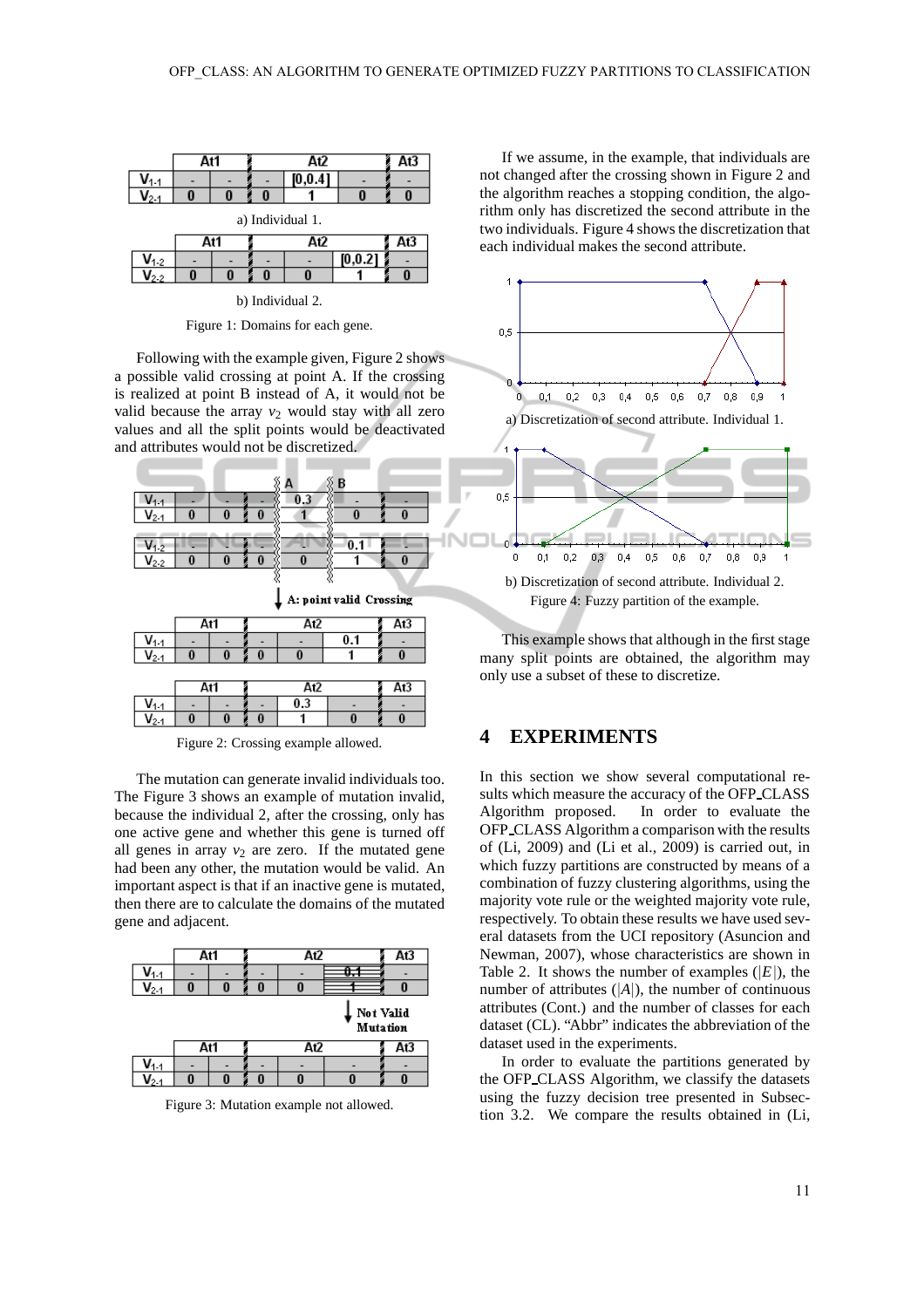| <b>Dataset</b>      | <b>Abbr</b> | E    | А  | Cont. | CL             |
|---------------------|-------------|------|----|-------|----------------|
| Australian Cre.     | AUS         | 690  | 14 |       |                |
| German Cre.         | <b>GER</b>  | 1000 | 24 | 24    | $\overline{c}$ |
| Iris Plants         | <b>IRP</b>  | 150  |    |       |                |
| Pima Ind. Dia.      | PIM         | 768  |    |       | 2              |
| <b>SPECTF</b> heart | <b>SPE</b>  | 267  | 44 | 44    | 2              |
| Thyroid Dis.        | THY         | 215  |    |       | 3              |
| Zoo                 | ZOO         | 101  | 16 |       |                |

Table 2: Datasets description.

|  | Table 3: Testing accuracies. |
|--|------------------------------|

| <b>Dataset</b> | <b>Best result of</b><br>(Li, 2009) and (Li et al., 2009) | <b>OFP_CLASS</b>   |
|----------------|-----------------------------------------------------------|--------------------|
| <b>AUS</b>     | 60.29%                                                    | $85.50\% \pm 0.00$ |
| <b>GER</b>     | 66.80%                                                    | $73.13\% \pm 0.21$ |
| <b>IRP</b>     | 92.00%                                                    | $97.33\% \pm 0.00$ |
| PIM            | 65.10%                                                    | $77.07\% \pm 0.12$ |
| <b>SPE</b>     | 64.79%                                                    | $84.09\% \pm 0.18$ |
| <b>THY</b>     | 79.07%                                                    | $95.83\% \pm 0.00$ |
| ZOO            | 68.32%                                                    | $94.06\% \pm 0.00$ |

2009) and (Li et al., 2009) with those obtained by OFP CLASS Algorithm. The comparison is carried out on the same datasets used in those two references. For this experiment, a  $3\times5$ -fold cross validation was carried out. In Table 3, the best average success percentages obtained in (Li, 2009) and (Li et al., 2009) and those obtained with OFP CLASS Algorithm are shown. Also, in the case of OFP CLASS Algorithm the standard deviation for each dataset is shown.

After the experimental results have been shown, we perform an analysis of them using statistical techniques. Following the methodology of (Garca et al., 2009) we use nonparametric tests. We use the Wilcoxon signed-rank test to compare two methods. This test is a non-parametric statistical procedure for performing pairwise comparison between two methods. Under the null-hypothesis, it states that the methods are equivalent, so a rejection of this hypothesis implies the existence of differences in the performance of all the methods studied. In order to carry out the statistical analysis we have used R packet.

Results obtained on comparing the OFP CLASS Algorithm with the best result of (Li, 2009) and (Li et al., 2009) for each dataset show that, with a 99.9% confidence level, there are significant differences between the methods, with the OFP CLASS Algorithm being the best.

#### **5 CONCLUSIONS**

In this study we have presented an algorithm for fuzzy discretization of continuous attributes, which we have called OFP CLASS Algorithm. The aim of this algorithm is to find a partition that allows good results to be obtained when using it afterwards with fuzzy classification techniques. The algorithm makes use of two techniques: a Fuzzy Decision Tree and a Genetic Algorithm. Thus the proposed algorithm consists of two stages, using in the first of them the fuzzy decision tree to find divisions in the continuous attribute domain, and in the second, the genetic algorithm to find, on the basis of prior divisions, a fuzzy partition.

We have presented experimental results obtained by applying the OFP CLASS Algorithm to various datasets. On comparing the results of the OFP CLASS Algorithm with those obtained by two methods in the literature we conclude that the OFP CLASS Algorithm is an effective algorithm and it obtains the best results. Moreover, all these conclusions have been validated by applying statistical techniques to analyze the behaviour of the algorithm.

# **ACKNOWLEDGEMENTS**

Supported by the project TIN2008-06872-C04-03 of the MICINN of Spain and European Fund for Regional Development. Thanks also to the Funding Program for Research Groups of Excellence with code 04552/GERM/06 granted by the "Fundación Séneca".

#### **REFERENCES**

- Asuncion, A. and Newman, D. (2007). Uci machine learning repository. http://www.ics.uci.edu/ mlearn/MLRepository.html.
- Au, W.-H., Chan, K. C. C., and Wong, A. K. C. (2006). A fuzzy approach to partitioning continuous attributes for classification. *IEEE Trans. on Knowl. and Data Eng.*, 18(5):715–719.
- Bezdek, J. C. (1981). *Pattern Recognition with Fuzzy Objective Function Algorithms*. Kluwer Academic Publishers, Norwell, MA, USA.
- Catlett, J. (1991). On changing continuous attributes into ordered discrete attributes. In *EWSL-91: Proceedings of the European working session on learning on Machine learning*, pages 164–178, New York, NY, USA. Springer-Verlag New York, Inc.
- Cox, E. (2005). *Fuzzy Modeling and Genetic Algorithms for Data Mining and Exploration*. Morgan Kaufmann Publishers.
- Cox, E., Taber, R., and OHagan, M. (1998). *The Fuzzy Systems Handbook*. AP Professional, 2 edition.
- Garca, S., Fernndez, A., Luengo, J., and Herrera, F. (2009). A study of statistical techniques and performance